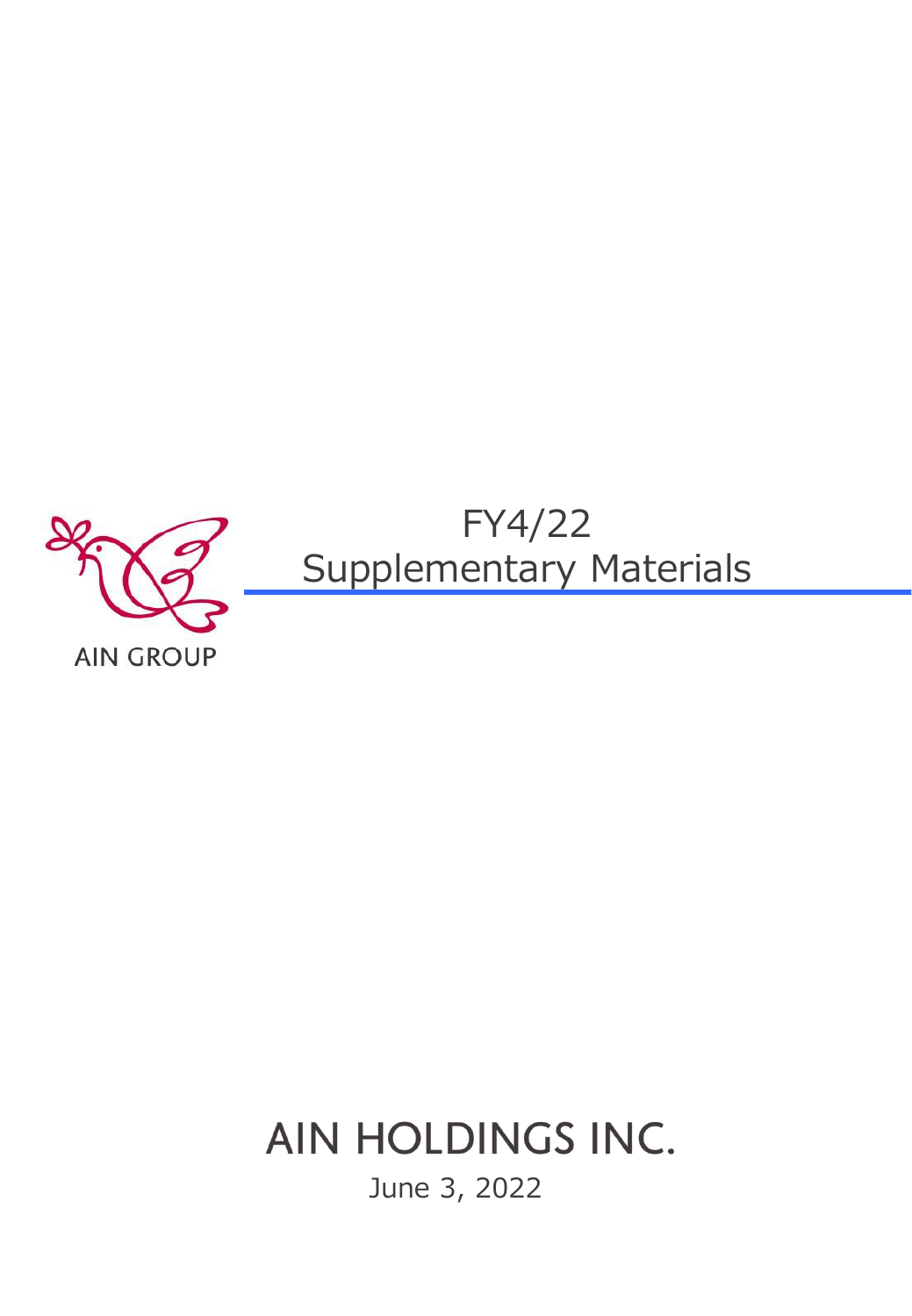# **1.Consolidated Results**

### **■Year-on-Year**

| $(*)$ million)                                               | FY4/21<br>results | FY4/22<br>results | YoY<br>change | YoY<br>change $(\% )$ |  |
|--------------------------------------------------------------|-------------------|-------------------|---------------|-----------------------|--|
| Net sales                                                    | 297,305           | 316,247           | $+18,942$     | $+6.4$                |  |
| Gross profit<br>% of net sales                               | 46,155<br>15.5    | 49,971<br>15.8    | $+3,816$      | $+8.3$                |  |
| SG&A expenses<br>% of net sales                              | 35,222<br>11.8    | 34,832<br>11.0    | (390)         | (1.1)                 |  |
| Operating profit<br>% of net sales                           | 10,932<br>3.7     | 15,139<br>4.8     | $+4,207$      | $+38.5$               |  |
| Ordinary profit<br>% of net sales                            | 12,649<br>4.3     | 16,041<br>5.1     | $+3,392$      | $+26.8$               |  |
| Profit attributable<br>to owners of parent<br>% of net sales | 6,697<br>2.3      | 7,092<br>2.2      | $+395$        | $+5.9$                |  |
| Earnings per<br>share(4)                                     | 189.04            | 201.47            | $+12.43$      | $+6.6$                |  |

Figures in the table are rounded down

# **■Vs Plan**

| $(*)$ million)                                               | FY4/22<br>FY4/22<br>results<br>plan |                           | Vs plan<br>change | Vs plan<br>change $(\%)$ |
|--------------------------------------------------------------|-------------------------------------|---------------------------|-------------------|--------------------------|
| Net sales                                                    | 315,000                             | 316,247                   | $+1,247$          | $+0.4$                   |
| Gross profit<br>% of net sales                               | 51,600<br>16.4                      | 49,971<br>(1,629)<br>15.8 |                   | (3.2)                    |
| SG&A expenses<br>% of net sales                              | 36,600<br>11.6                      | 34,832<br>11.0            | (1,768)           | (4.8)                    |
| Operating profit<br>% of net sales                           | 15,000<br>4.8                       | 15,139<br>4.8             | $+139$            | $+0.9$                   |
| Ordinary profit<br>% of net sales                            | 15,500<br>4.9                       | 16,041<br>5.1             | $+541$            | $+3.5$                   |
| Profit attributable<br>to owners of parent<br>% of net sales | 8,300<br>2.6                        | 7,092<br>2.2              | (1,208)           | (14.6)                   |
| Earnings per<br>share(4)                                     | 234.28                              | 201.47                    | (32.81)           | (14.0)                   |

Figures in the table are rounded down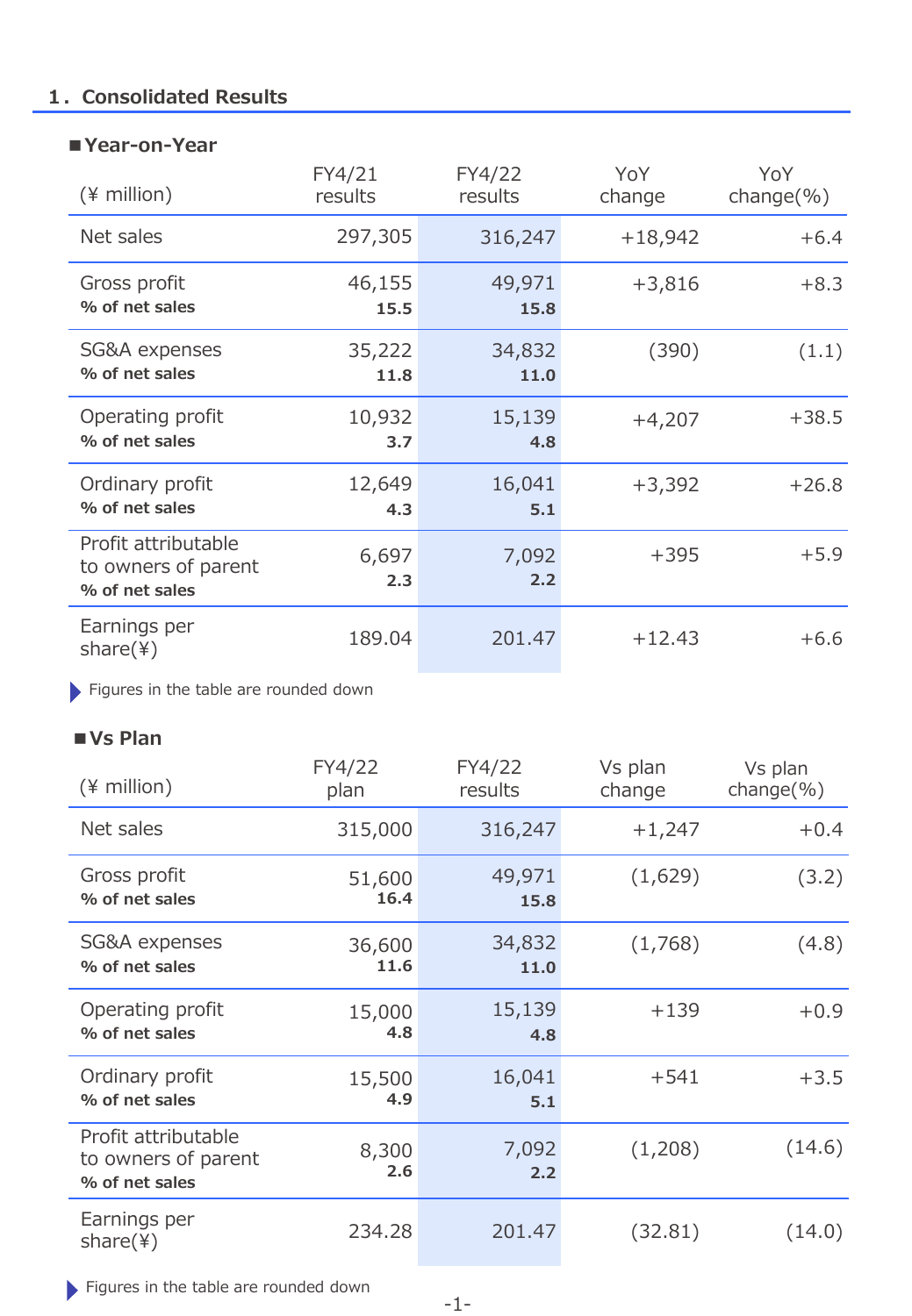# **2. Segment Information(Dispensing Pharmacy Business)**

| $(*)$ million)                     | FY4/21<br>results | FY4/22<br>results | YoY<br>change | YoY<br>$change(\%)$ |
|------------------------------------|-------------------|-------------------|---------------|---------------------|
| Net sales                          | 263,095           | 283,111           | $+20,016$     | $+7.6$              |
| Gross profit<br>% of net sales     | 33,160<br>12.6    | 38,194<br>13.5    | $+5,034$      | $+15.2$             |
| SG&A expenses<br>% of net sales    | 13,998<br>5.3     | 13,875<br>4.9     | (123)         | (0.9)               |
| Operating profit<br>% of net sales | 19,162<br>7.3     | 24,319<br>8.6     | $+5,157$      | $+26.9$             |
| Segment income<br>% of net sales   | 20,947<br>8.0     | 25,082<br>8.9     | $+4,135$      | $+19.7$             |

#### **■Year-on-Year**

Figures in the table are rounded down

Segment income is adjusted to ordinary profit shown on the consolidated statement of income

# **■Vs Plan**

| $(*)$ million)                     | FY4/22<br>plan | FY4/22<br>results | Vs plan<br>change | Vs plan<br>change $(\% )$ |
|------------------------------------|----------------|-------------------|-------------------|---------------------------|
| Net sales                          | 276,300        | 283,111           | $+6,811$          | $+2.5$                    |
| Gross profit<br>% of net sales     | 36,900<br>13.4 | 38,194<br>13.5    | $+1,294$          | $+3.5$                    |
| SG&A expenses<br>% of net sales    | 14,600<br>5.3  | 13,875<br>4.9     | (725)             | (5.0)                     |
| Operating profit<br>% of net sales | 22,300<br>8.1  | 24,319<br>8.6     | $+2,019$          | $+9.1$                    |
| Segment income<br>% of net sales   | 22,700<br>8.2  | 25,082<br>8.9     | $+2,382$          | $+10.5$                   |

Figures in the table are rounded down

Segment income is adjusted to ordinary profit shown on the consolidated statement of income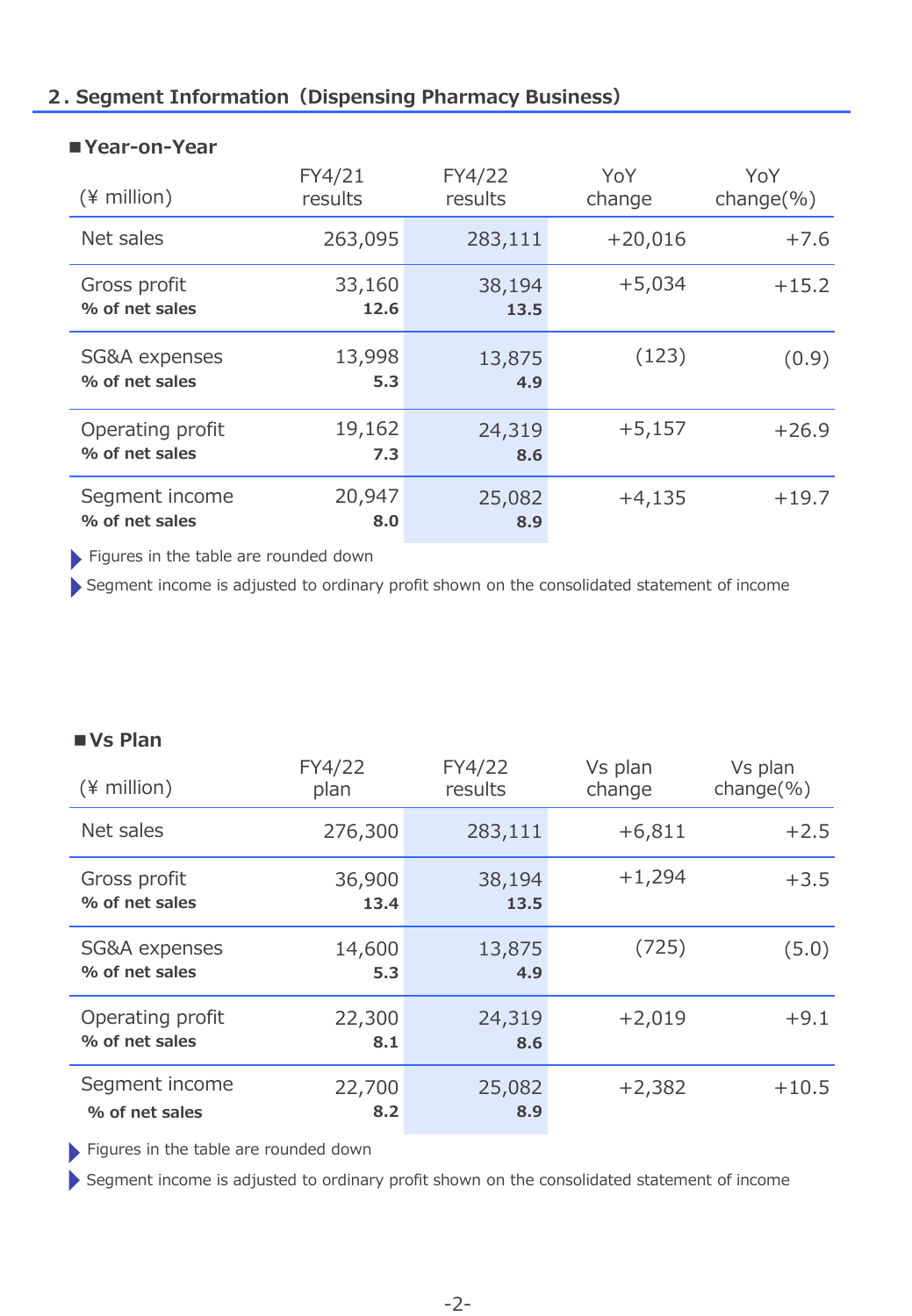# **3. Segment Information(Cosmetic and Drug Store Business)**

| $(*)$ million)                     | FY4/21<br>results | FY4/22<br>results | YoY<br>change | YoY<br>$change(\%)$ |  |
|------------------------------------|-------------------|-------------------|---------------|---------------------|--|
| Net sales                          | 19,419            | 20,558            | $+1,139$      | $+5.9$              |  |
| Gross profit<br>% of net sales     | 7,216<br>37.2     | 7,030<br>34.2     | (186)         | (2.6)               |  |
| SG&A expenses<br>% of net sales    | 9,358<br>48.2     | 8,858<br>43.1     | (500)         | (5.3)               |  |
| Operating profit<br>% of net sales | (2, 141)          | (1,827)           | $+314$        |                     |  |
| Segment income<br>% of net sales   | (1,999)           | (1,764)           | $+235$        |                     |  |

#### **■Year-on-Year**

Figures in the table are rounded down

Segment income is adjusted to ordinary profit shown on the consolidated statement of income

# **■Vs Plan**

| $(*)$ million)                     | FY4/22<br>plan | FY4/22<br>results | Vs plan<br>change | Vs plan<br>$change(\%)$ |
|------------------------------------|----------------|-------------------|-------------------|-------------------------|
| Net sales                          | 25,000         | 20,558            | (4, 442)          | (17.8)                  |
| Gross profit<br>% of net sales     | 9,200<br>36.8  | 7,030<br>34.2     | (2, 170)          | (23.6)                  |
| SG&A expenses<br>% of net sales    | 9,900<br>39.6  | 8,858<br>43.1     | (1,042)           | (10.5)                  |
| Operating profit<br>% of net sales | (700)          | (1,827)           | (1, 127)          |                         |
| Segment income<br>% of net sales   | (670)          | (1,764)           | (1,094)           |                         |

Figures in the table are rounded down

Segment income is adjusted to ordinary profit shown on the consolidated statement of income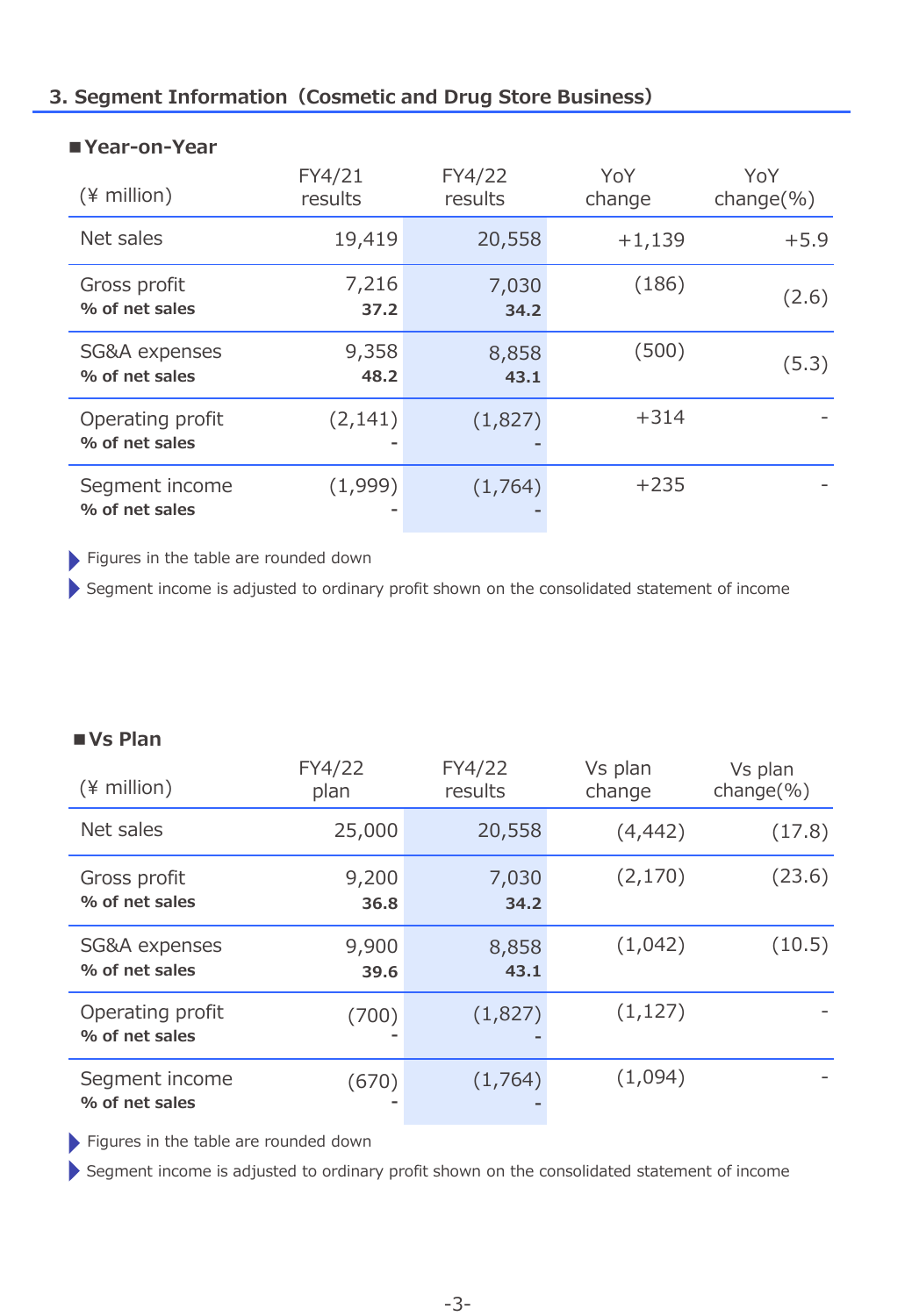# **4. Sales Verification**

| (9/6)                                       | Net sales | Prescription<br>volume | Average<br>prescription<br>price | (9/0)                                       | Net sales | Prescription<br>volume | Average<br>prescription<br>price |
|---------------------------------------------|-----------|------------------------|----------------------------------|---------------------------------------------|-----------|------------------------|----------------------------------|
| Same store $(1,021)$                        | $+3.1$    | $+1.9$                 | $+1.1$                           | Same store $(1,021)$                        | $+4.4$    | (0.8)                  | $+5.2$                           |
| Store openings in the<br>previous year (29) | $+124.0$  | $+147.4$               | (9.4)                            | Store openings in the<br>previous year (29) | (3.3)     | (5.7)                  | $+2.5$                           |
| Total (1,099)                               | $+7.4$    | $+5.3$                 | $+2.0$                           | Total (1,099)                               | $+2.3$    | (3.0)                  | $+5.6$                           |

#### **■Dispensing Pharmacy Business (YoY)**

# **■Dispensing Pharmacy Business(Vs Plan)**

#### **■Cosmetic and Drug Store Business(YoY) ■Cosmetic and Drug Store Business (Vs Plan)**

| (9/0)                                         | Net sales | Number of<br>customers | Average<br>spending per<br>customer | $(\%)$                                        | Net sales | Number of<br>customers | Average<br>spending per<br>customer |
|-----------------------------------------------|-----------|------------------------|-------------------------------------|-----------------------------------------------|-----------|------------------------|-------------------------------------|
| Same store (55)                               | (1.3)     | $+6.4$                 | (7.3)                               | Same store (55)                               | (15.3)    | (14.0)                 | (1.5)                               |
| Store openings in the<br>previous year $(10)$ | $+114.9$  | $+132.8$               | (7.7)                               | Store openings in the<br>previous year $(10)$ | (21.8)    | (17.8)                 | (4.9)                               |
| Total $(78)$                                  | $+5.9$    | $+14.9$                | (7.8)                               | Total (78)                                    | (17.8)    | (16.0)                 | (2.1)                               |

Changed accounting policies for revenue recognition from FY4/22

#### **(Reference)**

#### Net sales Number of customers Average spending per customer Same store (55) (14.4) (14.0) (0.4) Store openings in the Store openings in the  $(20.3)$   $(17.8)$   $(3.1)$ Total (78) (16.7) (16.0) (0.9) **■Cosmetic and Drug Store Business(YoY) ■Cosmetic and Drug Store Business (Vs Plan)** Net sales Number of  $(% )$  customers spering per  $(%)$ Average spending per customer Same store  $(55)$   $+4.1$   $+6.4$   $(2.2)$ Store openings in the Store openings in the  $+125.3 +132.8$  (3.2) Total  $(78)$   $+11.5$   $+14.9$   $(2.9)$

For comparison purposes, FY4/22 figures are calculated to adjust to the results before the changes in accounting policies for revenue recognition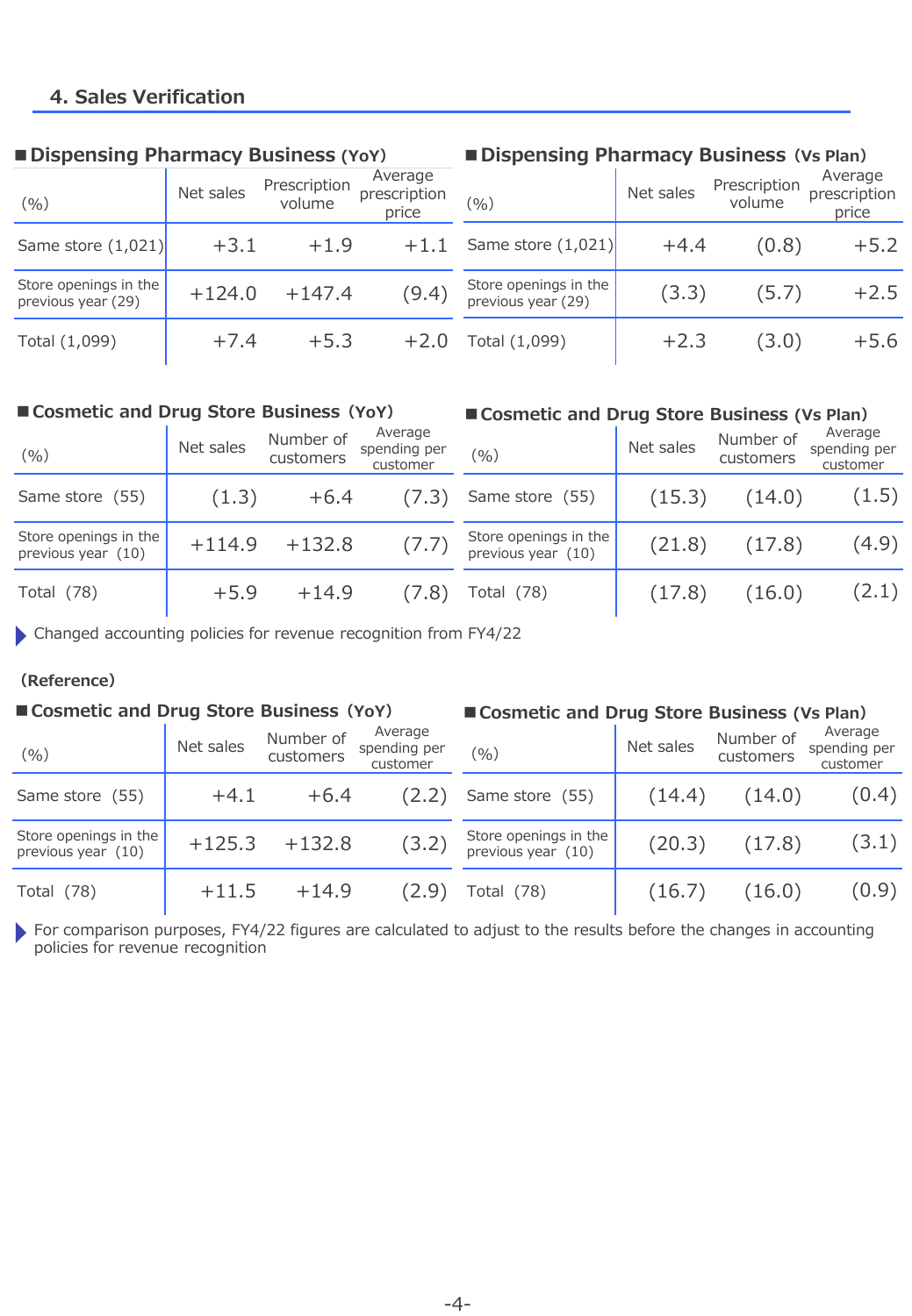# **5. Consolidated Balance Sheet**

# **■Assets**

| $(*)$ million)                                | End-FY4/20 | End-FY4/21 | End-FY4/22 | Change   |
|-----------------------------------------------|------------|------------|------------|----------|
| Cash on hand and in banks                     | 46,321     | 55,271     | 59,729     | $+4,458$ |
| Notes and accounts receivable                 | 13,653     | 13,475     | 10,110     | (3, 365) |
| Inventories                                   | 15,322     | 14,285     | 14,790     | $+505$   |
| <b>Total current assets</b>                   | 87,802     | 96,398     | 100,765    | $+4,367$ |
| Buildings and structures, net                 | 16,609     | 16,270     | 17,512     | $+1,242$ |
| Land                                          | 10,960     | 10,390     | 8,581      | (1,809)  |
| Lease assets                                  | 272        | 100        | 28         | (72)     |
| <b>Total property, plant and</b><br>equipment | 30,874     | 30,229     | 30,636     | $+407$   |
| Goodwill                                      | 42,123     | 39,057     | 36,352     | (2,705)  |
| Lease assets                                  | 5          |            | 0          | (1)      |
| <b>Total intangible fixed assets</b>          | 44,916     | 42,666     | 41,219     | (1, 447) |
| Investments in securities                     | 2,295      | 2,697      | 2,503      | (194)    |
| Deferred tax assets                           | 4,211      | 4,415      | 5,319      | $+904$   |
| Deposits and guarantees                       | 19,144     | 20,319     | 22,785     | $+2,466$ |
| <b>Total investments and other</b><br>assets  | 29,841     | 34,368     | 39,840     | $+5,472$ |
| <b>Total fixed assets</b>                     | 105,632    | 107,264    | 111,696    | $+4,432$ |
| <b>Total deferred assets</b>                  | 15         |            |            |          |
| <b>Total assets</b>                           | 193,451    | 203,662    | 212,461    | $+8,799$ |

Figures in the table are rounded down Change:End-FY4/22 compared with end-FY4/21

Capital expenditures(Purchases of property, plant and equipment and intangible fixed assets + Deposits and guarantees) totaled ¥12,756million

### **■Liabilities and Net Assets**

| $(*)$ million)                                              | End-FY4/20 | End-FY4/21                                  | End-FY4/22 | Change   |
|-------------------------------------------------------------|------------|---------------------------------------------|------------|----------|
| Accounts payable                                            | 47,187     | 46,758                                      | 50,756     | $+3,998$ |
| Short-term debt                                             | 3,642      | 3,670                                       | 2,643      | (1,027)  |
| Lease obligations                                           | 193        | 94                                          | 22         | (72)     |
| <b>Total current liabilities</b>                            | 74,700     | 74,160                                      | 81,805     | $+7,645$ |
| Long-term debt                                              | 2,432      | 8,297                                       | 5,815      | (2,482)  |
| Lease obligations                                           | 154        | 37                                          | 9          | (28)     |
| <b>Total long-term liabilities</b>                          | 7,747      | 13,664                                      | 11,645     | (2,019)  |
| <b>Total liabilities</b>                                    | 82,447     | 87,825                                      | 93,450     | $+5,625$ |
| Common stock                                                | 21,894     | 21,894                                      | 21,894     |          |
| Capital surplus                                             | 20,500     | 20,500                                      | 20,500     |          |
| Retained earnings                                           | 68,758     | 73,506                                      | 78,661     | $+5,155$ |
| Total shareholders' equity                                  | 111,151    | 115,899                                     | 119,038    | $+3,139$ |
| <b>Total net assets</b>                                     | 111,003    | 115,837                                     | 119,010    | $+3,173$ |
| <b>Total liabilities and net assets</b>                     | 193,451    | 203,662                                     | 212,461    | $+8,799$ |
| $\blacktriangleright$ Figures in the table are rounded down |            | Change: End-FY4/22 compared with end-FY4/21 |            |          |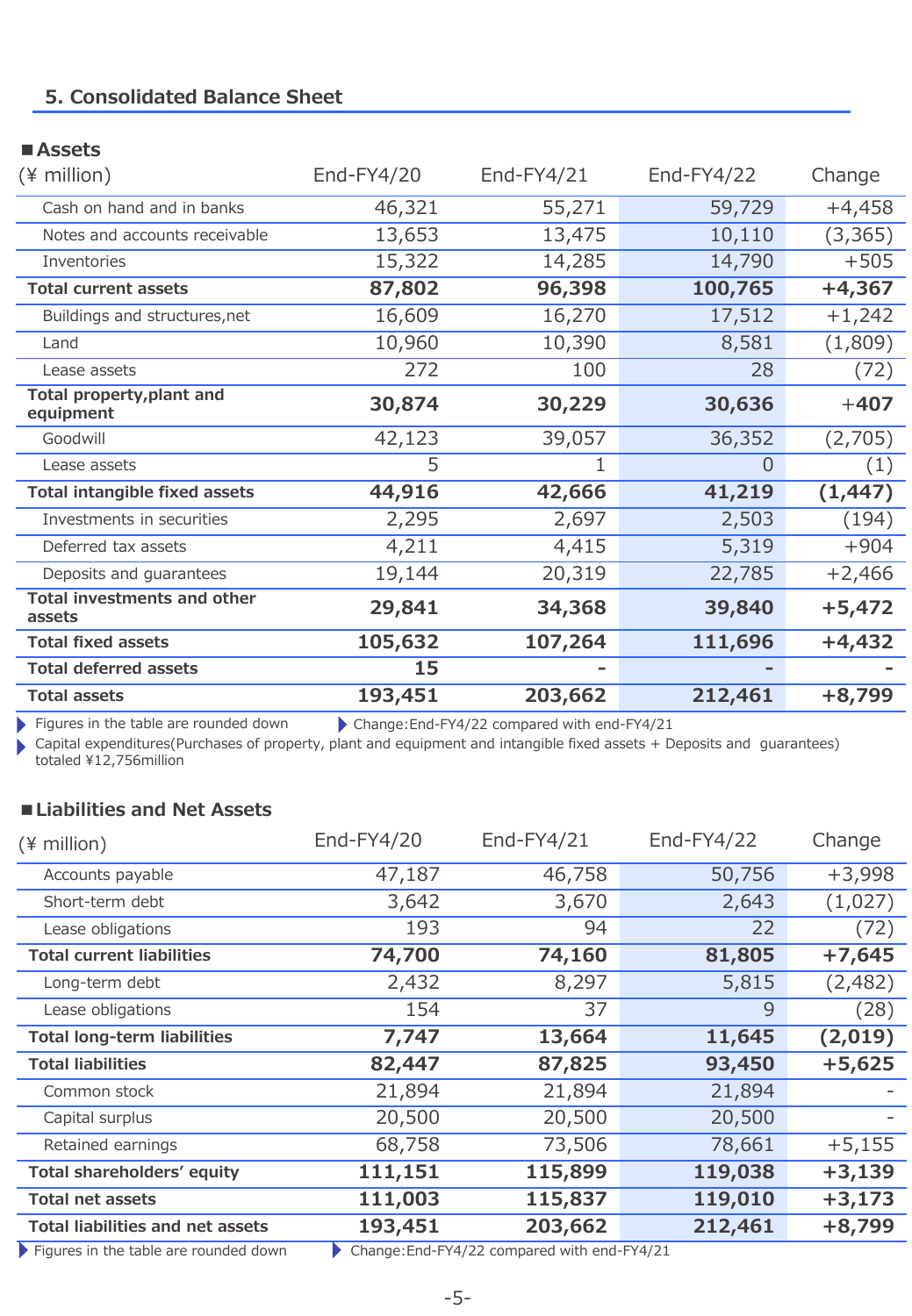# **6. FY4/23 Plan (Consolidated)**

| $(*)$ million)                                               | FY4/21<br>results | FY4/22<br>results | FY4/23<br>plan | YoY<br>change | YoY<br>change $(\% )$ |
|--------------------------------------------------------------|-------------------|-------------------|----------------|---------------|-----------------------|
| Net sales                                                    | 297,305           | 316,247           | 363,000        | $+46,753$     | $+14.8$               |
| Gross profit<br>% of net sales                               | 46,155<br>15.5    | 49,971<br>15.8    | 58,720<br>16.2 | $+8,749$      | $+17.5$               |
| SG&A expenses<br>% of net sales                              | 35,222<br>11.8    | 34,832<br>11.0    | 38,720<br>10.7 | $+3,888$      | $+11.2$               |
| Operating profit<br>% of net sales                           | 10,932<br>3.7     | 15,139<br>4.8     | 20,000<br>5.5  | $+4,861$      | $+32.1$               |
| Ordinary profit<br>% of net sales                            | 12,649<br>4.3     | 16,041<br>5.1     | 20,500<br>5.6  | $+4,459$      | $+27.8$               |
| Profit attributable<br>to owners of parent<br>% of net sales | 6,697<br>2.3      | 7,092<br>2.2      | 11,000<br>3.0  | $+3,908$      | $+55.1$               |
| Earnings per<br>share(4)                                     | 189.04            | 201.47            | 313.15         | $+111.68$     | $+55.4$               |
| Annual dividend (¥)                                          | 55.00             | 55.00             | 60.00          | $+5.00$       | $+9.1$                |

Figures in the table are rounded down

Change:FY4/23 plan compared with FY4/22 results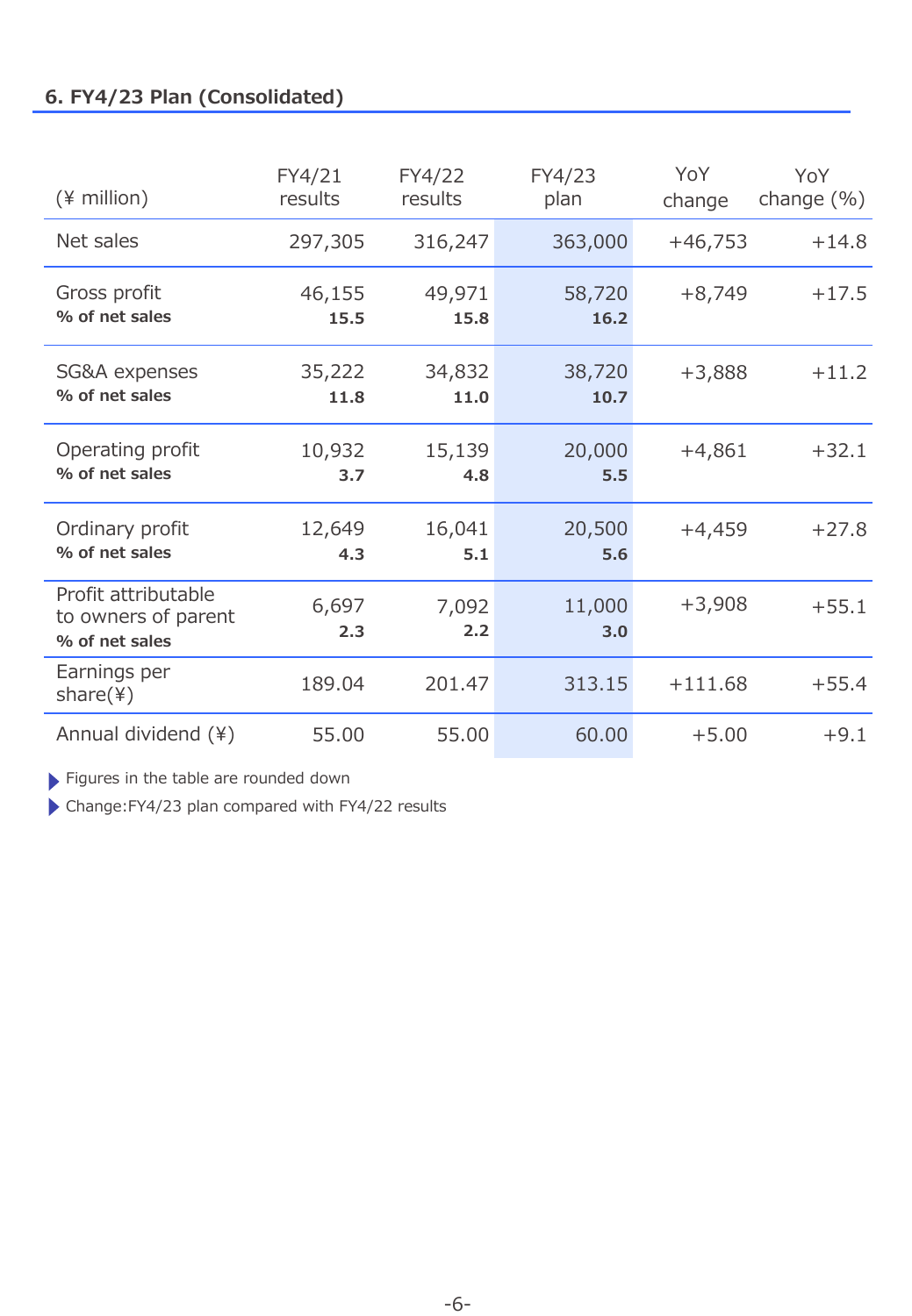# **7. Transition of Store Openings**

|                | FY4/14 FY4/15 FY4/16 FY4/17 FY4/18 FY4/19 FY4/20 FY4/21 FY4/22 |                                                 |  |                |     |     |     |
|----------------|----------------------------------------------------------------|-------------------------------------------------|--|----------------|-----|-----|-----|
| Organic        | 36                                                             | 40                                              |  | 32 27 25 23    | -14 | 15  | 257 |
| <b>M&amp;A</b> | 26                                                             | 119                                             |  | 110 182 11 134 | 6   | -14 | -24 |
| Total          |                                                                | 616 754 881 1,066 1,029 1,132 1,088 1,065 1,099 |  |                |     |     |     |

## ■**Number of Store Openings in Dispensing Pharmacy Business**

# **■Number of Store Openings in Cosmetic and Drug Store Business**

FY4/14 FY4/15 FY4/16 FY4/17 FY4/18 FY4/19 FY4/20 FY4/21 FY4/22

| Organic $\begin{array}{ c c } \hline 3 & 3 & 5 \end{array}$ |                                                                      |    |    |    |    | 4 7 | 15 |    |  |
|-------------------------------------------------------------|----------------------------------------------------------------------|----|----|----|----|-----|----|----|--|
| Total                                                       | $\begin{array}{ c c c c c } \hline \quad & 59 \\ \hline \end{array}$ | 56 | 52 | 52 | 48 | 54  | 63 | 69 |  |

# **Inquiries related to this presentation should be addressed to**

#### **AIN HOLDINGS INC. Corporate Planning Division TEL(81)11-814-0010 FAX(81)11-814-5550 https://www.ainj.co.jp/**

This document may not be reproduced or distributed to any third party without prior approval of AIN HOLDINGS INC. This document has been prepared for information purpose only and does not form part of a solicitation to sell or purchase any securities. Information contained herein may be changed or revised without prior notice. This document may contain forecasting statements as to future results of operations. No forecast statement can be guaranteed and actual results of operations may differ from those projected.